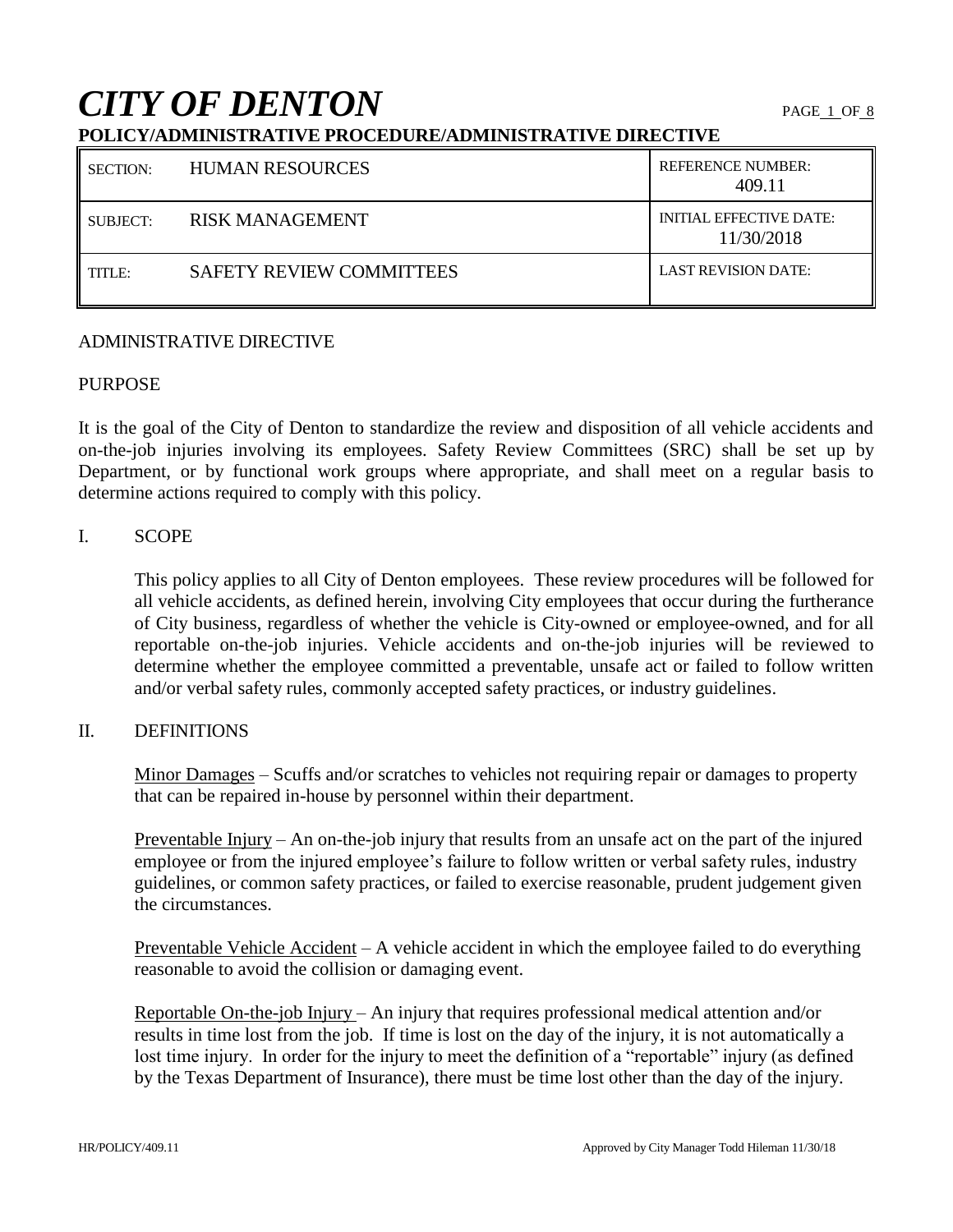| $\cdot$ TITI F | <b>SAFETY REVIEW COMMITTEES</b> | <b>REFERENCE NUMBER:</b> |
|----------------|---------------------------------|--------------------------|
|                |                                 | 409.1.                   |

Vehicle Accident – an event in which damage occurs to a vehicle, motor driven equipment, or other property, or where an injury occurs to any person due to the operation (use of or failure to use steering, braking, acceleration, and/or operational systems) of a vehicle or motor driven equipment by an employee. This does not include normal wear and tear as determined by the supervisor.

# III. SAFETY/REVIEW COMMITTEE (SRC)

Risk Management shall work with departments, or functional work groups, to form an SRC. Smaller departments and/or those with minimal vehicle accidents/on-the-job injuries may be combined into one (1) larger SRC. The purpose of the SRC will include but not be limited to:

- Analyzing trends;
- Reviewing vehicle accidents and on-the-job injuries and recommending point assessments (as required); and
- Recommending procedural, structural, or operational modifications (as appropriate).

# A. GENERAL GUIDELINES

Each department shall appoint a chairperson and committee members to represent the various work areas within the department for the SRC. Committee members will serve for a term of two (2) years. Every effort will be made to have stability of committee membership to ensure consistency throughout the year. Committee members will be changed on a rotational basis annually. Rotation of members will be staggered. Rotating only half of the members per year will help maintain a consistent application of this procedure.

# B. COMMITTEE STRUCTURE

- Committees will be set up based on Departments, combined Departments, and/or "functional areas" as appropriate.
- Committee members will be appointed by the Department head as appropriate, based on the Committee makeup.
- Committee members will be representative of the divisions and departments that make up the Committee. Some committee members may represent multiple divisions based on size and function (e.g. 1 representative for all 3 libraries; 1 representative for all of Technology Services).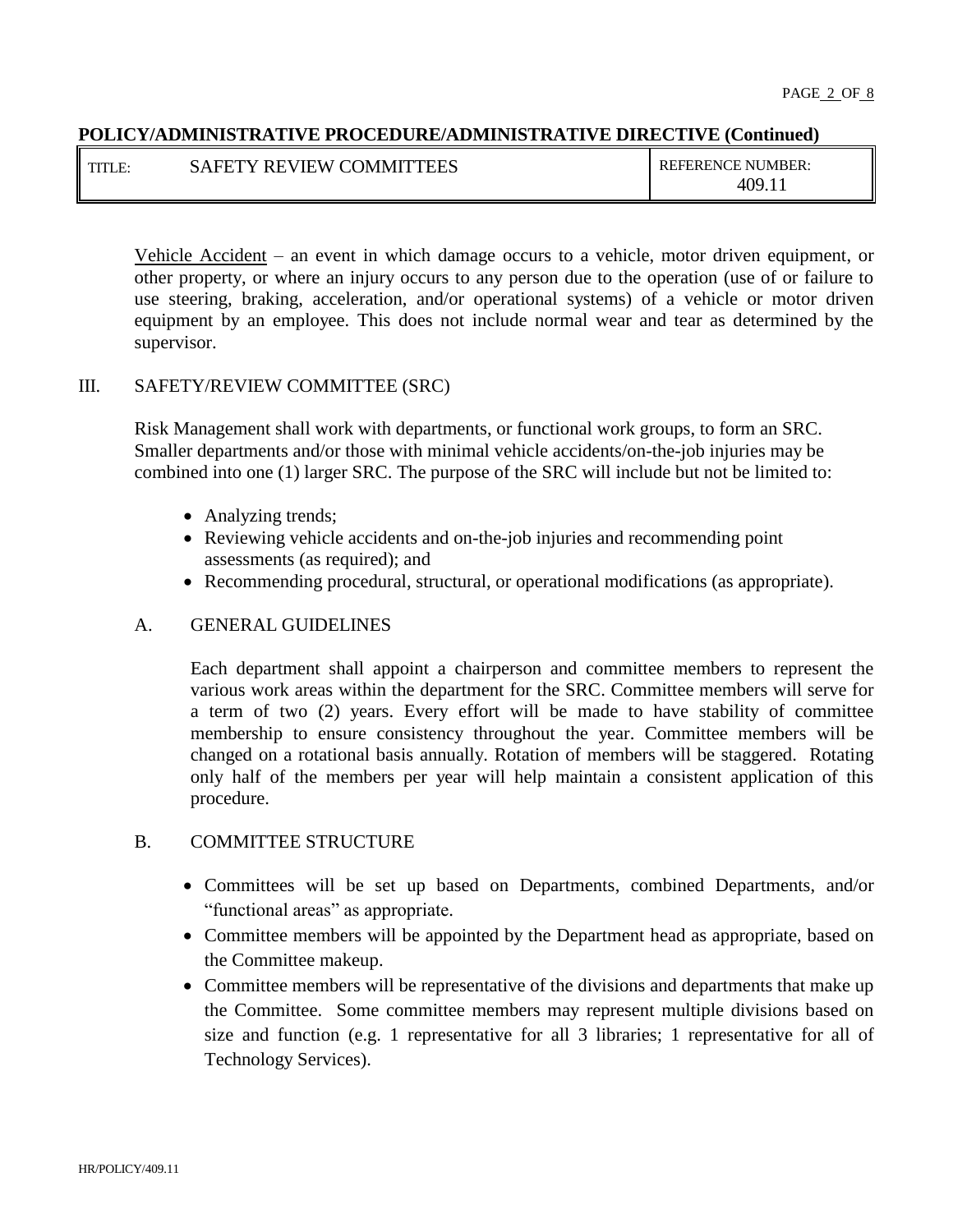| TITLE. | <b>SAFETY REVIEW COMMITTEES</b> | <b>REFERENCE NUMBER:</b> |
|--------|---------------------------------|--------------------------|
|        |                                 | 40e                      |

- Committee chairpersons will be appointed by the Department head/Assistant City Manager/Deputy City Manager as appropriate, based on the Committee makeup (e.g. committees with multiple departments will have the chair selected by the ACM/DCM).
- The Committee chairperson will be a manager level position, or higher, and will serve as a non-voting member, except in cases of a tie.
- For each member assigned to the committee, there will also be a designated alternate who will serve in the event that the original member is unable to attend a committee meeting. When a committee member's two year term is complete, the alternate may become the new full-time member unless someone else has been appointed by the manager or Department head.

# C. COMMITTEE DUTIES/PROCEDURES

- Committees shall meet on a regular basis (in most cases monthly) if there are accidents/injuries to review, but no less than quarterly. Committees can meet more frequently, or in specially called circumstances, as needed. Even if there are no accidents/injuries to review, committees are encouraged to meet to review safety protocols or potential safety issues.
- Committees shall review ALL accidents (regardless of damage amount) involving vehicles, and mobile equipment and ALL on-the-job injuries (regardless of severity or time lost).
- Any employees who are involved in an accident and/or injury being reviewed by the Committee will have an opportunity to speak to the Committee about the incident if they choose to. Employees will be sent a form (Attachment 3) where they indicate in writing whether they want to appear at the Committee or waive that opportunity.
- The Committee may ask to speak with witnesses, if any, to the vehicle accident and/or injury.
- Committees shall determine whether each accident and each injury is PREVENTABLE or NON-PREVENTABLE. For purposes of the review, the definition of PREVENTABLE ACCIDENT and PREVENTABLE INJURY are found in the DEFINITIONS sections of this Directive.
- If the Committee determines that the accident or injury is preventable, then the Committee will use the tables in Attachment A to determine a recommended point assessment. The point assessment will be based on whether there were violations on the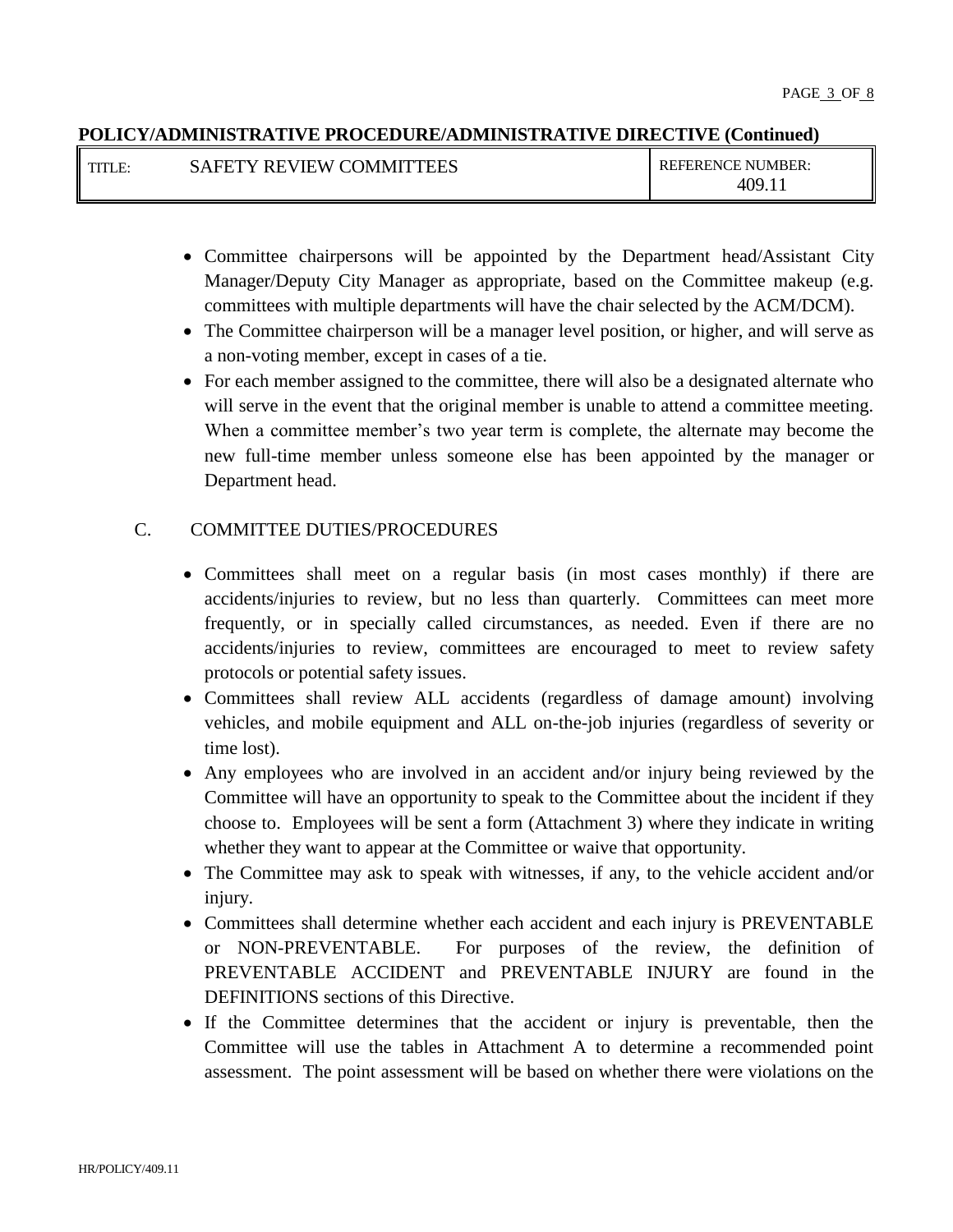| I TITLE: | <b>SAFETY REVIEW COMMITTEES</b> | <b>REFERENCE NUMBER:</b> |
|----------|---------------------------------|--------------------------|
|          |                                 | 409                      |

part of the employee, and based on the severity of the injury and/or the amount of property damage (to the City and/or to a third-party).

- The Committee will not recommend any disciplinary or remedial action but will instead send the recommended point ranking to the appropriate Department head who will assign any disciplinary or remedial action to the employee based on the tables in Attachment B.
- While the Committee will not recommend anything specific to the employee, the Committee can make recommendations or suggestions to improve the overall safety of the activity or operation that led to the accident and/or injury.
- The tables provided in Attachment A and Attachment B are merely guidelines which are meant to provide the SRC, the Department head, and the Director of Human Resources (or designee) with a framework for assessing vehicle accidents and on-the-job injuries to ensure consistency and best practices throughout the City. Deviation from the tables is permissible where circumstances warrant.
- Committee members shall keep all information received or discussed during the review process, as well as the deliberation or votes of any Committee member, confidential to the extent allowed by law.

# IV. RISK MANAGEMENT DUTIES

- Collect and log all vehicle/mobile equipment accidents and on-the-job injuries into a centralized Risk Management Information System.
- Provide the necessary information to the appropriate Committee to enable them to review the accident and/or injury. This will include a copy of the Accident/Injury Report, injury severity information, property damage costs or estimates, etc.
- Serve in a non-voting, advisory capacity on various Accident/Injury Review Committees as appropriate.
- Work to ensure consistency and fairness on every Committee.
- Work with other Committees as needed.

# V. ELECTRIC SAFETY & TRAINING DUTIES

- Serve in a non-voting, advisory capacity on various Accident/Injury Review Committees as appropriate.
- Work to ensure consistency and fairness on every Committee.
- Work with other committees as needed.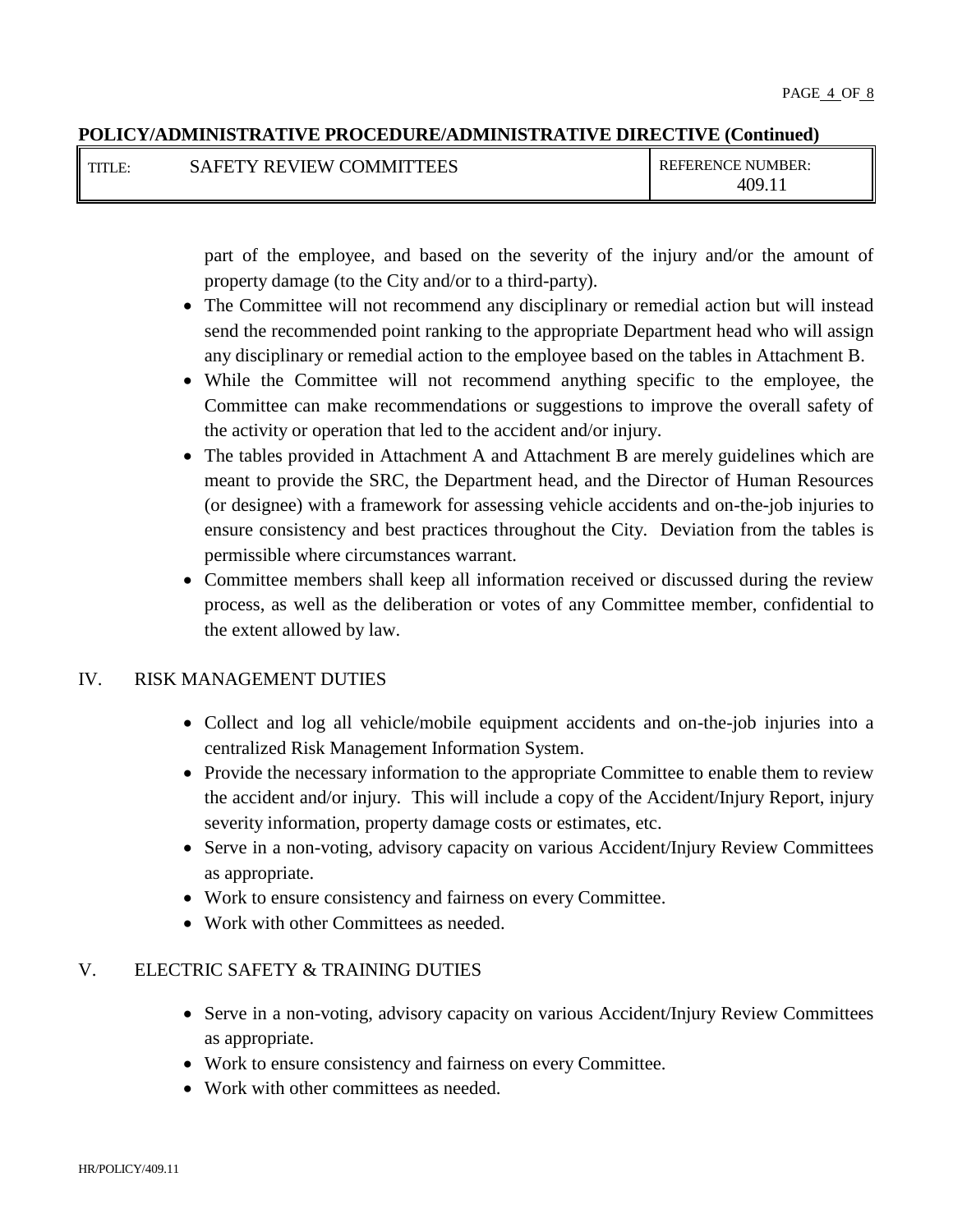| I TITLE: | <b>SAFETY REVIEW COMMITTEES</b> | <b>REFERENCE NUMBER:</b> |
|----------|---------------------------------|--------------------------|
|          |                                 | 409.1.                   |

# VI. POINT ASSESSMENTS

- Points assigned by the SRC are cumulative and will remain on an employee's record for an 18 month rolling assessment period.
- The Department head shall base their disciplinary and remedial action recommendations on the accumulated point total.
- The accumulated point total shall stay on an employee's record even if they change jobs, or move to a different division or department, or if the employee separates from the City but is later re-employed within the 18-month rolling assessment period.

## VII. INVESTIGATION AND REPORTING

- Irrespective of the Committee's review, evaluation, and point assessment, or the Department head's disciplinary action and remedial action determination, any serious injury to an employee (an injury requiring hospitalization lasting longer than three (3) days or a fatality) shall require a thorough, root cause analysis by the Department head, in conjunction with Risk Management and/or Utilities Safety and Training.
- The Department head shall submit a written report detailing the results of the investigation to the City Manager, with a copy to Risk Management, within ten (10) working days following the injury. The report shall include the Department head's assessment regarding the root cause of the injury and any recommended changes in processes, procedures, structure, personnel, or equipment to be implemented in order to minimize the likelihood of a reoccurrence and improve safety.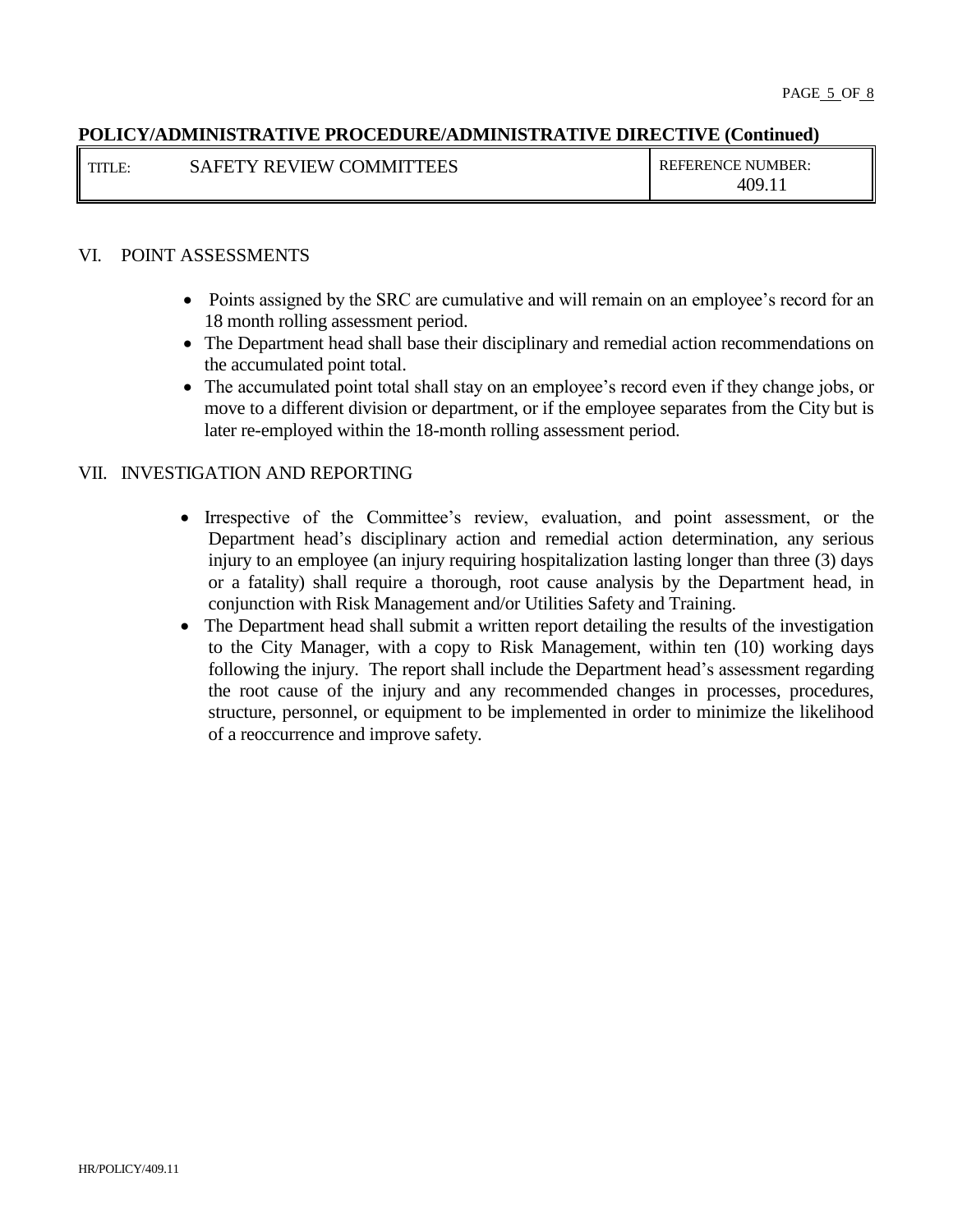TITLE: SAFETY REVIEW COMMITTEES REFERENCE NUMBER:

409.11

# **ATTACHMENT A**

- 1. Tables 1, 2, and 3 are the Safety Review Committee's (SRC) guide for assessing points based on the circumstances of the vehicle accident or on-the-job injury.
- 2. Point assessments in each table are the maximum points that can be assessed for each category.
- 3. Points may be assessed to an employee from each of the tables, if applicable, for a given vehicle accident or on-the-job injury.
- 4. If multiple injuries occur, or damage occurs to multiple items, points from Tables 2 and 3 can be assessed more than once.
- 5. If the SRC recommends less than the maximum point assessment for a category, then it must provide justification for the recommendation to the Department head.

#### TABLE 1 – VIOLATIONS

| Description                                                                          | Category | Point Assessment |
|--------------------------------------------------------------------------------------|----------|------------------|
| Non-Preventable Accident or Injury                                                   | A        |                  |
| Violation of safety instructions (written or verbal) or a violation of commonly      | B        | $0 - 1$          |
| accepted safety practices                                                            |          |                  |
| Violation of division or departmental safety rules, Standard Operating Procedures    |          | 1-2              |
| (S.O.P.'s), operator's manual, or the Texas Driver Handbook                          |          |                  |
| Violation of City Safety Procedure, City Ordinance, or State Law (regardless of      |          | $2 - 4$          |
| whether or not a citation was issued)                                                |          |                  |
| Intentional/flagrant violation of City Safety Procedure, City Ordinance or State Law |          | 4-6              |

#### TABLE 2 – INJURIES (Employee or third-party)

| Description                                                                       | Category | Point Assessment |
|-----------------------------------------------------------------------------------|----------|------------------|
| Non-Preventable Accident or Injury or no professional medical attention OR lost   | А        |                  |
| time from work                                                                    |          |                  |
| Preventable minor injury requiring professional medical attention but NOT         | B        | $0 - 2$          |
| involving any lost time from work                                                 |          |                  |
| Preventable serious injury involving professional medical attention AND lost time |          | $2 - 4$          |
| from work                                                                         |          |                  |
| Preventable severe injury requiring hospitalization of at least one day           |          | $4-6$            |
| Preventable injury involving a fatality, loss of limb, or permanent paralysis     |          | $6-8$            |

#### TABLE 3 – PROPERTY DAMAGE (City or third-party)

| Description                                               | Category | Point Assessment |
|-----------------------------------------------------------|----------|------------------|
| Non-Preventable and/or damage to property less than \$500 |          |                  |
| Preventable $-$ \$501 to \$3,000 in total damage          |          | $0-1$            |
| Preventable - \$3,001 to \$8,000 in total damage          |          | 1-2              |
| Preventable - \$8,001 to \$18,000 in total damage         |          | $2 - 4$          |
| Preventable $-$ \$18,001 to \$30,000 in total damage      |          | $4-6$            |
| Preventable – in excess of $$30,000$ in total damage      |          | $6 - 8$          |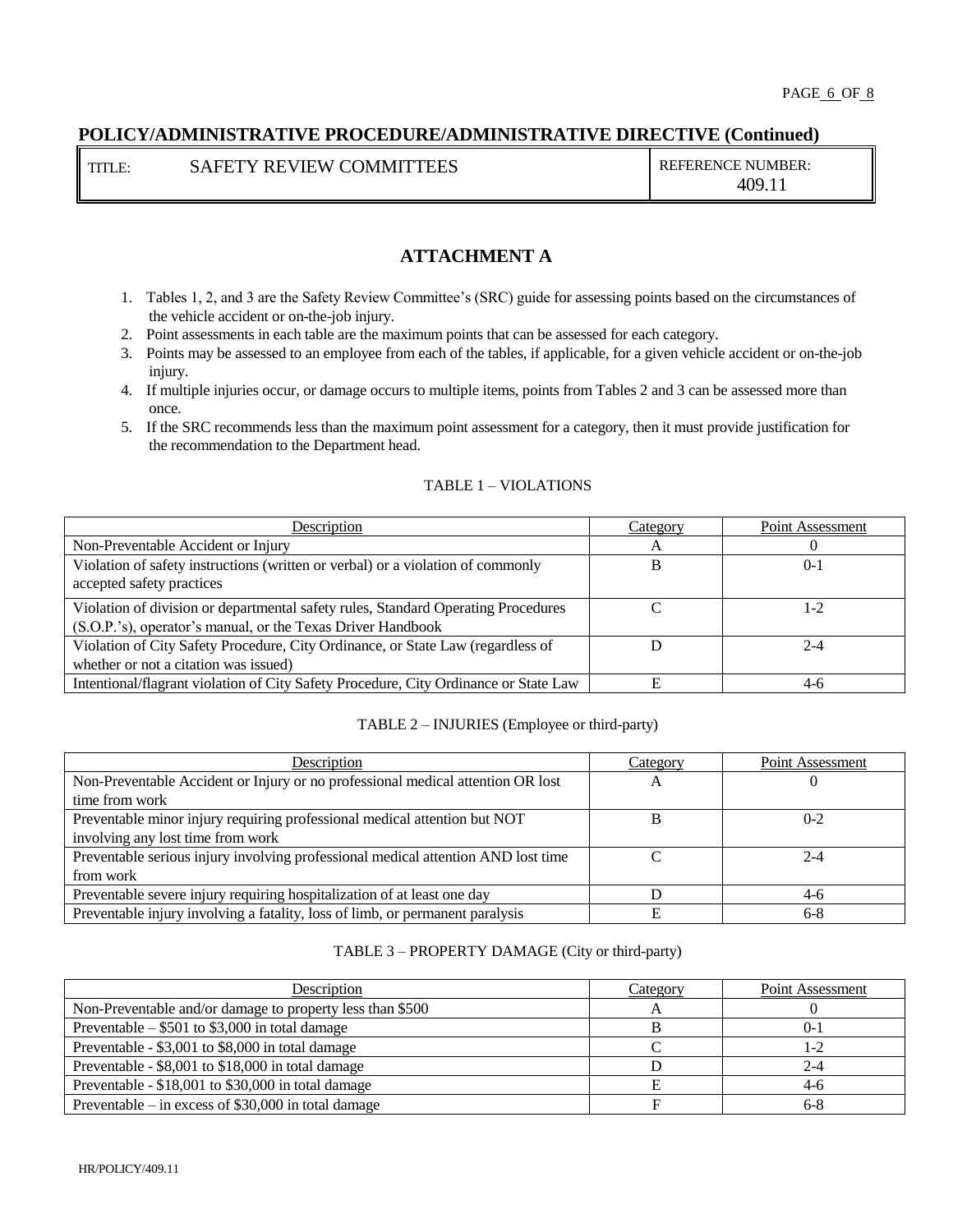TITLE: SAFETY REVIEW COMMITTEES REFERENCE NUMBER:

409.11

# **ATTACHMENT B**

- 1. Table 4 is the Department head's (or designee) recommendation guide for assessing disciplinary/remedial action for the total accumulated points during the 18-month rolling assessment period (including the accident/injury currently under review). The Department head (or designee) should consider the total accumulated points when assessing disciplinary/remedial action for the employee. When recommending disciplinary/remedial action, all preceding levels of action as listed in the table should be considered in the final recommendation. The Department head (or designee) should analyze the employee's accident history (frequency and severity) and prior overall work performance in choosing the appropriate level of disciplinary/remedial action from Table 4.
- 2. Disciplinary or Remedial actions involving more than 10 points must be reviewed with Human Resources prior to final assessment.

| <b>Total Points During</b> | Disciplinary Action                     | <b>Remedial Action</b>                                                                                                                                                       |
|----------------------------|-----------------------------------------|------------------------------------------------------------------------------------------------------------------------------------------------------------------------------|
| <b>Assessment Period</b>   |                                         |                                                                                                                                                                              |
| Less than 2 points         | None Required                           | None Required                                                                                                                                                                |
| $2 - 4$ points             | Coaching - counseled by Supervisor with | Review violation with Supervisor                                                                                                                                             |
|                            | documentation to manager                |                                                                                                                                                                              |
| $4 - 6$ points             | Coaching - counseled by manager with    | Review violation with manager and attend Defensive                                                                                                                           |
|                            | documentation to Department head        | Driving Class (DDC) if applicable                                                                                                                                            |
| $6 - 8$ points             | Warning - counseled by Department head  | Manager shall re-evaluate the employee's overall driving<br>and/or safety performance and report to the Department<br>head                                                   |
| $8 - 10$ points            | Reprimand                               | Retraining of employee, attend DDC, and other training<br>or special direction to improve the employee's safety<br>performance                                               |
| $10 - 12$ points           | Suspension - 1 to 3 days without pay    | Retraining of employee, attend DDC, and other training<br>or special direction to improve the employee's safety<br>performance                                               |
| $12 - 14$ points           | Suspension - 3 to 5 days without pay    | If applicable, remove from driving status for a period of<br>time as determined by the Department head. If feasible,<br>reassign to a position that does not require driving |
| $14 - 17$ points           | Suspension - 5 to 10 days without pay   | If applicable, remove from driving status for a period of<br>time as determined by the Department head. If feasible,<br>reassign to a position that does not require driving |
| $18 + \text{points}$       | Dismissal                               | <b>Termination of Employment</b>                                                                                                                                             |

#### TABLE 4 – DISCIPLINARY/REMEDIAL ACTION